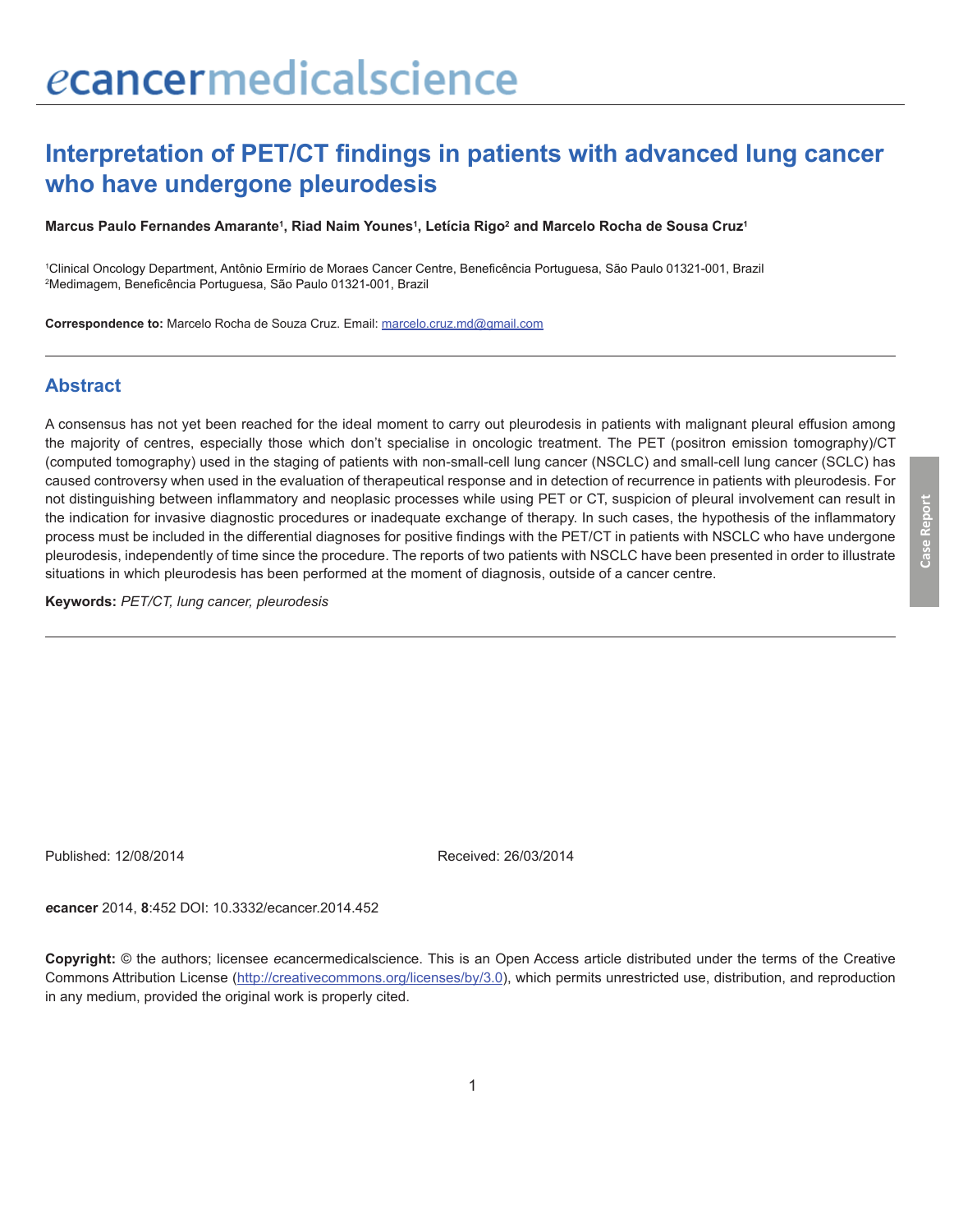## **Introduction**

Pleurodesis is considered to be a safe and effective form of treatment in patients with pleural effusions (PEs), commonly observed in patients with thoracic malignancies [\[1–](#page-4-0)[3\]](#page-5-0). A consensus has not yet been reached among the majority of centres regarding the ideal time for carrying out this procedure, especially among those who do not specialise in oncologic treatment.

The prognosis of patients with lung cancer is related to the stage of the disease at diagnosis. The PET/CT, a fusion of tomography images by positron emission with 18F fluorodeoxyglucose (FDG-PET) and computed tomography (CT), is indicated for the staging of patients with non-small-cell lung cancer (NSCLC) and small-cell lung cancer (SCLC) [\[4–6\].](#page-5-0) However, its role in the assessment of therapeutic response and detection of recurrence in patients with a history of pleurodesis remains controversial.

The PET/CT may be unable to distinguish between inflammatory processes resulting from prior pleurodesis and neoplastic processes. Thus, suspicion of pleural involvement or pleural disease progression may result in the indication of invasive diagnostic investigation or even inadequate exchange of therapy [\[7\]](#page-5-0).

To illustrate these situations, we present the following two case reports of patients diagnosed with NSCLC and pleurodesis performed upon diagnosis outside the reference centre for the treatment of cancer.

## **Presentation of cases**

## *Patient 1*

The first patient was a 38-year-old male, non-smoker, with a history of pain in his left hemithorax. He presented at the emergency room of a general hospital because of sudden chest pain. The x-ray revealed PE on the left side, affecting one-third of the hemithorax. He underwent thoracentesis with thoracoscopy, which showed diffuse pleural involvement. The patient underwent pleurodesis catheterization on the same occasion, but without undergoing a review by a multidisciplinary team specialising in oncology.

Anatomopathological examination revealed an adenocarcinoma of metastatic lung in the pleural fragment. The post-pleurodesis PET/CT performed revealed a nodule in the superior segment of the lower lobe of the left lung and prominent lymph nodes in the ipsilateral hilum, mediastinum (right inferior and superior, pre-vascular, and subcarinal paratracheal chains), and abdomen (celiac, trunk, and left paraaortic chain), all displaying glycolytic hypermetabolism. A diffuse and irregular pleural thickening of the left hemithorax was also observed, predominantly at the base, revealing radiopharmaceutical uptake with standardised uptake value (SUV) 12.7. There was no evidence of metastases in other organs [\(Figure 1a\)](#page-2-0).

The epidermal growth factor receptor (EGFR) evaluation showed a deletion in exon 19, and the patient received first-line therapy with the tyrosine kinase inhibitor of the EGFR erlotinib. The patient had a grade 2 skin rash three days after the start of medication, which remained throughout the duration of the treatment.

After four months of treatment, the patient was clinically well, with no new complaints. A new PET/CT was carried out, and it identified the permanence of the diffuse and nodular pleural thickening, predominantly at the base, but showing increased radiopharmaceutical uptake (SUV 17.7) ([Figure 1b](#page-2-0)).

# *Patient 2*

The second patient was a 65-year-old female, non-smoker, with a history of fatigue and dyspnea for 20 days prior to presentation. She presented at the emergency room of a general hospital, where a medical investigation was performed and showed evidence of left PE. She underwent thoracentesis, which also showed signs of diffuse pleural involvement. The patient then underwent pleurodesis by the video-assisted thoracoscopic surgery (VATS) technique. A pleural biopsy showed a poorly differentiated adenocarcinoma of the lung.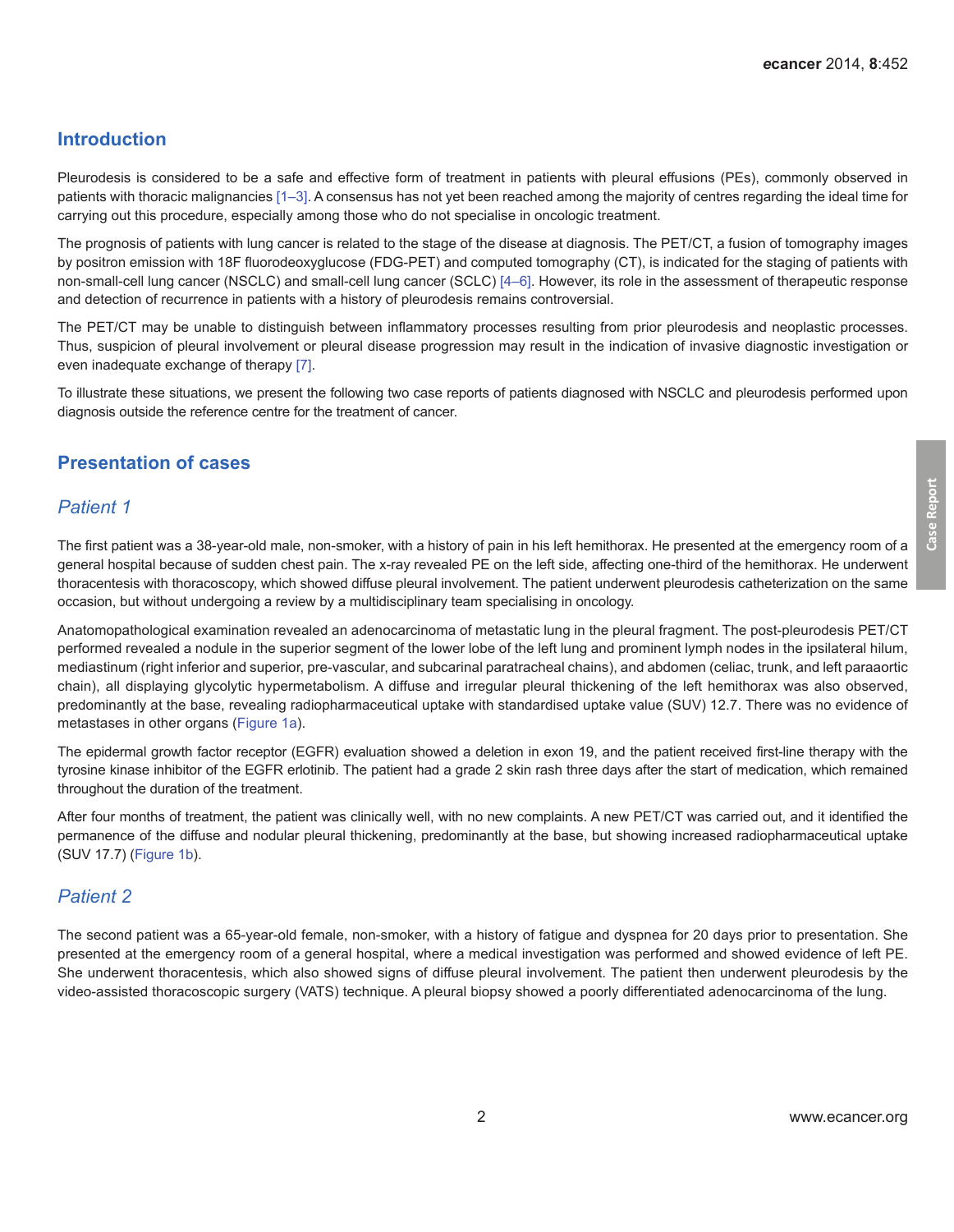<span id="page-2-0"></span>The initial PET/CT, performed after the pleurodesis, showed multiple nodules in both lung fields, measuring up to 0.6 cm, with no significant FDG uptake, presumably due to its small dimensions. There were also mediastinal lymph nodes, some showing radiotracer uptake, and a left retropectoral lymph node showing moderate avidity to glucose, as well as diffuse pleural thickening on the left, with nodulariformes components, and pronounced glycolytic metabolism (SUV 11.2). Additionally, bone metastases were observed in the lumbar and left iliac region.

The EGFR evaluation showed deletion in exon 19, and the patient received therapy with erlotinib. A clinical reassessment was performed every 20–30 days with chest CT every two months, showing objective response to treatment. After nine months, due to complaints of chest pain on the left side, we chose to perform a new PET/CT. Despite the findings that confirmed disease progression with the emergence of new pulmonary nodules, there was a moderate reduction of the diffuse pleural thickening on the left, but with increased FDG uptake (SUV 13.3) ([Figure 2a](#page-3-0)).

The use of erlotinib was suspended, and chemotherapy was initiated with a regimen of carboplatin, paclitaxel, and bevacizumab. After six cycles of this treatment regimen, despite the partial response according to the response evaluation criteria in solid tumours (RECIST), the PET/CT showed persistent signs of pleurodesis in the base of the left hemithorax, keeping the radiopharmaceutical uptake as SUV 13.1 ([Figure 2b\)](#page-3-0).



**Figure 1a. PET–CT demonstrating the absorption in the left lung nodule and pleural thickening of the left base.**



**Figure 1b. PET–CT showing evidence of the presence of pleural thickening and increase of radiopharmaceutical capture.**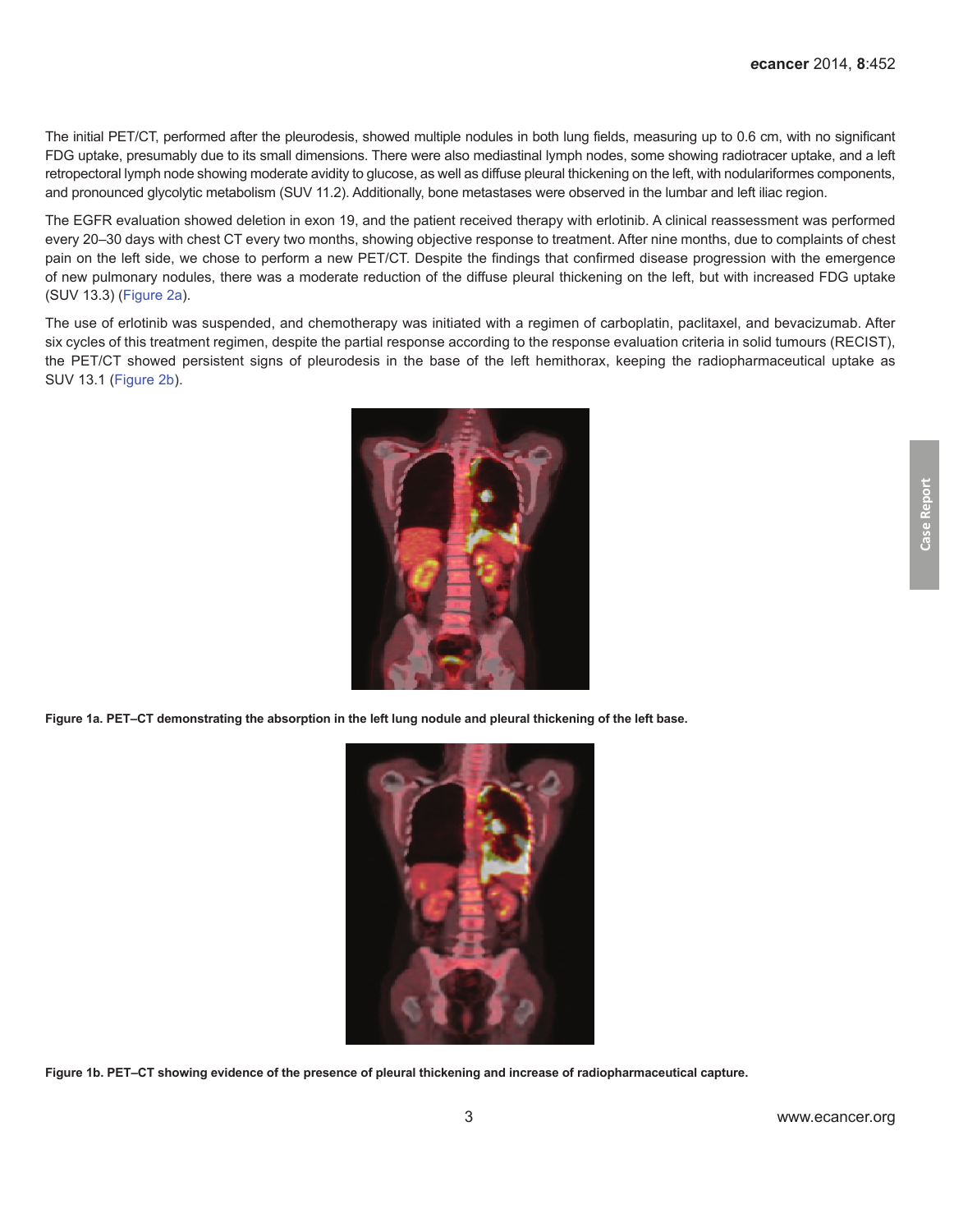<span id="page-3-0"></span>

**Figure 2a. PET–CT after erlotinibe with reduction of thickening in the left pleural and increase on the FDG capture.**



**Figure 2b. PET–CT after second–line therapy revealing radiopharmaceutical captation maintanence.**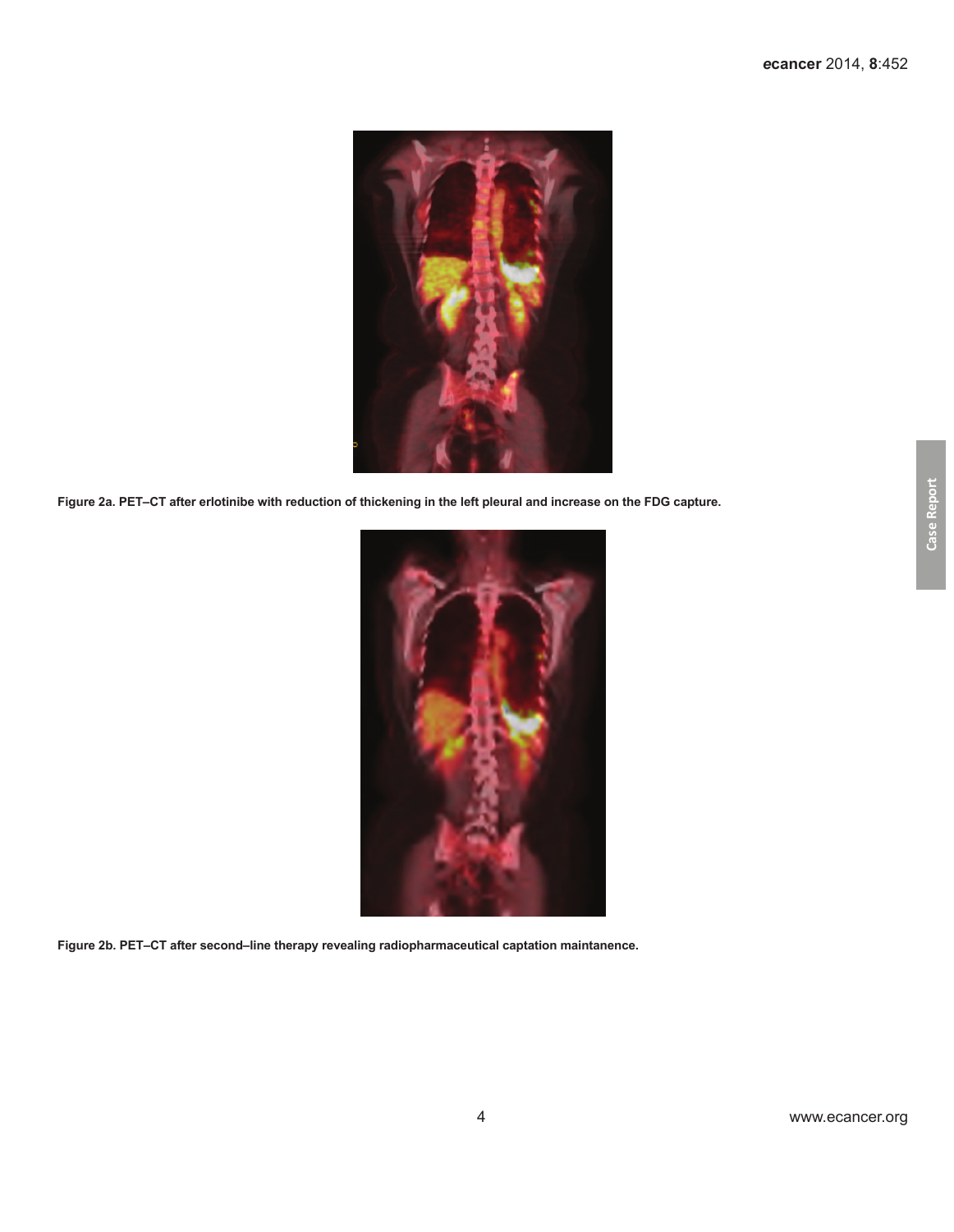**Case Report**

Case Report

## <span id="page-4-0"></span>**Discussion**

In lung cancer, incidence of malignant PE at diagnosis is 150 to 175,000 cases per year in the United States. Malignant effusions occur in 7–15% of all patients with lung cancer [\[8\]](#page-5-0). A new classification of the International Association for the Study of Lung Cancer (IASLC) classifies malignant PE as stage IV [\[9\]](#page-5-0).

The recommendation for management of malignant PE is to proceed with thoracentesis at diagnosis for pathological confirmation of malignancy. Pleurodesis is indicated for patients with recurrent PE, dyspnea, and who do not respond to basic treatment of neoplasia [\[10, 11\].](#page-5-0)

Talc is the most common material used for this procedure. It is hydrous magnesium silicate and causes an intrapleural inflammatory response capable of causing adhesions [\[12\]](#page-5-0). Pleural talc deposits are often described in CT as areas of increased attenuation, most commonly observed in the basal and posterior regions of the pleural space [\[13\]](#page-5-0).

The main access routes for pleurodesis are VATS and chest drainage with small calibre catheter by thoracic puncture. The first is at least as effective, and in some studies, significantly more effective than the latter [\[14\].](#page-5-0)

Since the first description by Murray *et al*, several authors described the appearance of FDG-PET after pleurodesis [\[15, 16\]](#page-5-0). During follow-up, although changes in pleural thickening by computed tomography tend to stabilise at five months after pleurodesis, SUV values seemed to persist and increase even further for several years [\[17\]](#page-5-0). In the literature, the increased pleural uptake by FDG-PET is described for more than ten years [\[18\]](#page-5-0), for up to 48 years after the procedure [\[19\]](#page-5-0).

In the reported cases, the time of pleurodesis appears to have been inappropriate and could have generated a confounding factor in the objective assessment of treatment response for cases with predominant pleural metastases. However, it is noteworthy that there are other parameters that could be used in these cases to assess the response, such as the size of the pulmonary nodules, and especially the size and SUV of mediastinal lymph nodes.

RECIST, in its 2009 edition (RECIST 1.1), does not consider pleural disease in this review, in which these cases also suffered interference from the inflammatory process and thickening caused by pleurodesis [\[20\].](#page-5-0) On the other hand, it is noteworthy that the majority of pleural metastases are smaller than 1 cm each, which is not well assessed by PET-CT [\[21\]](#page-5-0). A false-positive staging can prevent proper management of the patient.

## **Conclusion**

The close clinical correlation of PET/CT and chest CT since the beginning of the diagnostic investigation in NSCLC is critical to the successful treatment of the patient. Pleurodesis is not indicated at diagnosis, but only in MPD recurrence, or for those patients who do not respond to basic treatment. Once pleurodesis is performed, the hypothesis of an inflammatory process should always be included in the differential diagnoses for positive findings in PET/CT of patients with NSCLC, regardless of the elapsed time of the procedure. Furthermore, even in patients who presented with predominant pleural disease at diagnosis, pleural SUV should not be used as a parameter for assessing response to treatment.

#### **References**

- 1. Heffner JE and Klein JS (Feb 2008) **Recent advances in the diagnosis and management of malignant pleural effusions**  *Mayo Clin Proc* **83**(2) 235–50 **Erratum in** (Sep 2009) *Mayo Clin Proc* **84**(9) 847 DOI: [10.1016/S0025-6196\(11\)60848-](http://dx.doi.org/10.1016/S0025-6196(11)60848-3)3 PMID: [18241636](http://www.ncbi.nlm.nih.gov/pubmed/18241636)
- 2. Ferrer J *et al* (Jun 2001) **Talc preparations used for pleurodesis vary markedly from one preparation to another** *Chest* **119**(6) 1901–5 DOI: [10.1378/chest.119.6.1901](http://dx.doi.org/10.1378/chest.119.6.1901) PMID: [11399721](http://www.ncbi.nlm.nih.gov/pubmed/11399721)